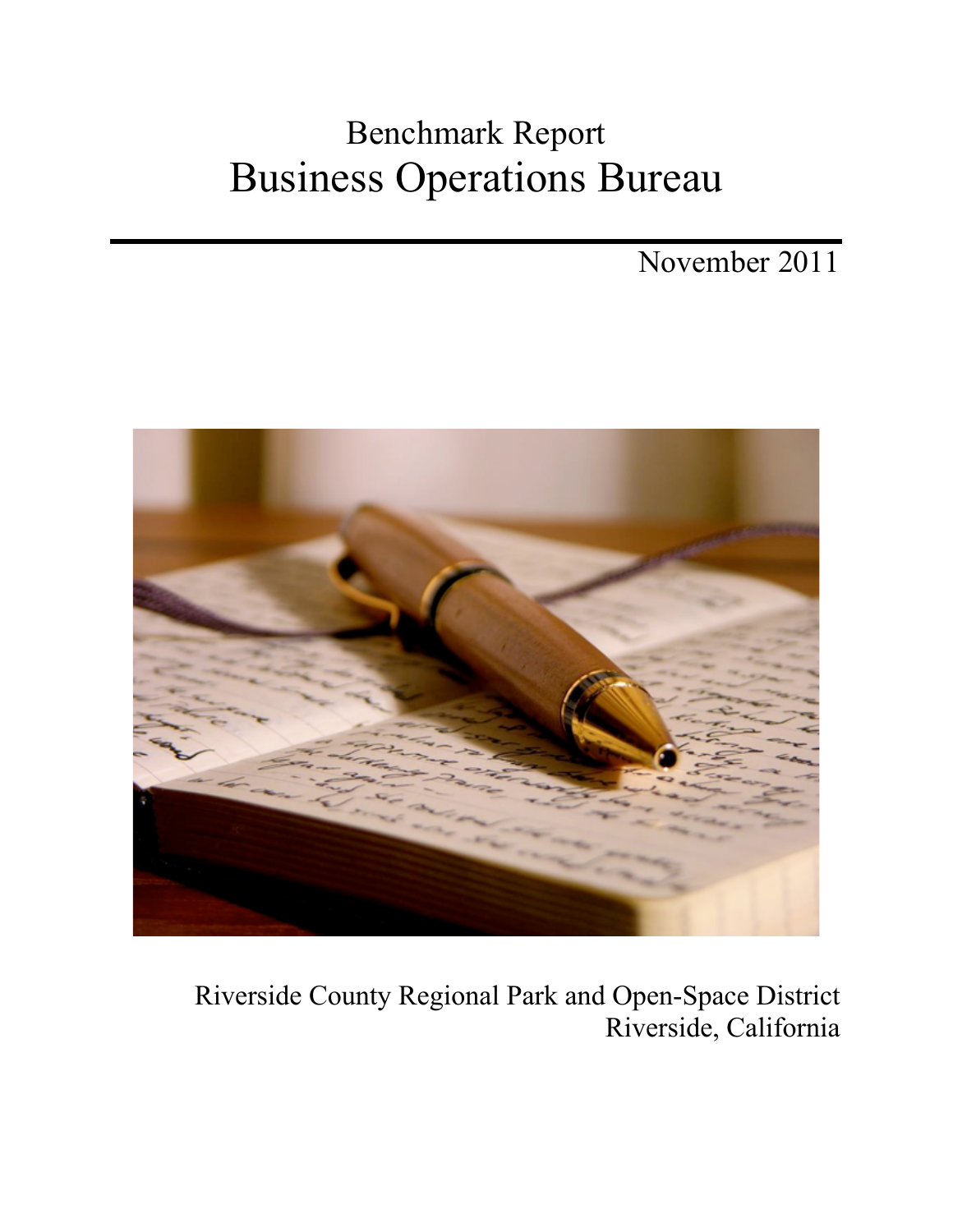#### **Benchmarking Analysis**

"Benchmarking Analysis" is an important element in the Riverside County Regional Park and Open-Space District (RivCoParks) July 2011 Strategic Plan Report. Benchmarking is essentially a yardstick. By looking at who we are and what we do, benchmarking attempts to measure key aspects of our makeup as a park district and the results of our efforts in program, budget, and administrative areas.

Benchmarking data was compiled for:

- $\triangleright$  Population/Demographics
- $\triangleright$  Size of agency (acres/sq. miles)
- $\triangleright$  Funding/Staffing
- $\triangleright$  Programming/Marketing

For analysis, this information is further broken down into a variety of graphs and charts. In these, we have looked at RivCoParks and *comparable* county park systems in California and an accredited, gold medal winner in Michigan, thereby measuring, or "benchmarking," ourselves against similar agencies. Making such comparisons is a complex proposition, as each agency compiles data in somewhat different ways (some counties, for instance, have separate program budgets; others do not). Despite this, the analysis of the metrics is illustrative of salient issues.



 **Population Density Per Square Mile**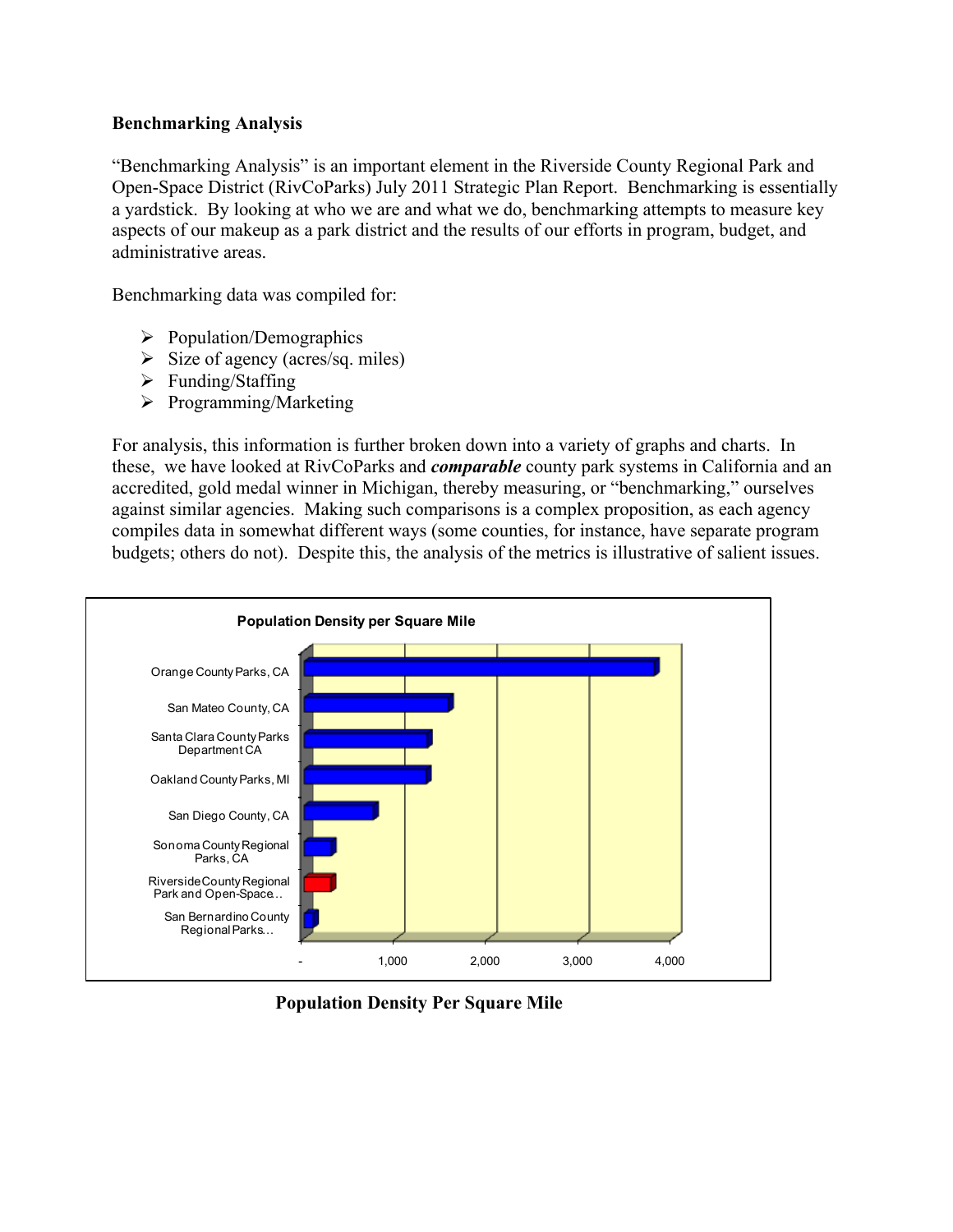|                                                            |            |            |             |            |            | Parks               |                   |            |
|------------------------------------------------------------|------------|------------|-------------|------------|------------|---------------------|-------------------|------------|
|                                                            |            |            |             |            |            |                     |                   | Total      |
|                                                            |            |            |             |            | Total      |                     |                   | Developed  |
|                                                            |            |            |             |            | Developed  |                     | <b>Total Park</b> | Maintained |
|                                                            | City Area  | Estimated  | Pop. per    | Total      | Acres      | <b>Total Lineal</b> | Acres             | Acres      |
|                                                            | (Sq.Miles) | Population | Square Mile | Park Acres | Maintained | <b>Trail Miles</b>  | Per 1.000         | Per 1,000  |
| Agency                                                     |            |            |             |            |            |                     | Pop.              | Pop.       |
| Riverside County Regional Park and Open-Space District, CA | 7,207      | 2,100,516  | 291         | 71,356     | 7,437      | 150                 | 33.97             | 3.54       |
| Oakland County Parks, MI                                   | 910        | 1.205.508  | 1.325       | 6,700      | 6.700      | 64                  | 5.56              | 5.56       |
| Orange County Parks, CA                                    | 789        | 2,997,033  | 3.797       | 57.263     | 2,145      | 402                 | 19.11             | 0.72       |
| San Bernardino County Regional Parks Department, CA        | 20,106     | 2,017,673  | 100         | 8,668      | 2,690      | 46                  | 4.30              | 1.33       |
| San Diego County, CA                                       | 4,261      | 3,200,000  | 751         | 45,000     | 10.000     | 326                 | 14.06             | 3.13       |
| San Mateo County, CA                                       | 450        | 703.730    | 1.565       | 15.700     | 2,574      | 151                 | 22.31             | 3.66       |
| Santa Clara County Parks Department CA                     | 1,291      | ,723,927   | 1,336       | 46,423     | 2,250      | 313                 | 26.93             | 1.31       |
| Sonoma County Regional Parks, CA                           | 1.576      | 462.290    | 293         | 8,880      | 523        | 125                 | 19.21             | 1.13       |

 **Comparative Park Statistics**

|                                                                      | <b>Total Annual Parks and Recreation Budgets</b> |                         |                               |                     |  |  |  |
|----------------------------------------------------------------------|--------------------------------------------------|-------------------------|-------------------------------|---------------------|--|--|--|
| City/State                                                           | City Area<br>(Square<br>Miles)                   | Estimated<br>Population | Population per<br>Square Mile | <b>Total Budget</b> |  |  |  |
| <b>Riverside County Regional Park</b><br>and Open-Space District, CA | 7,207                                            | 2,100,516               | 291                           | 11,382,384<br>\$    |  |  |  |
| Oakland County Parks, MI                                             | 910                                              | 1,205,508               | 1,325                         | \$<br>21,635,000    |  |  |  |
| Orange County Parks, CA                                              | 789                                              | 2,997,033               | 3,797                         | 92,694,000<br>\$    |  |  |  |
| San Bernardino County<br>Regional Parks Department, CA               | 20,106                                           | 2,017,673               | 100                           | \$<br>9,605,131     |  |  |  |
| San Diego County, CA                                                 | 4,261                                            | 3,200,000               | 751                           | \$<br>32,949,142    |  |  |  |
| San Mateo County, CA                                                 | 450                                              | 703,730                 | 1,565                         | \$<br>8,166,984     |  |  |  |
| Santa Clara County Parks<br>Department CA                            | 1,291                                            | 1,723,927               | 1,336                         | 35,397,019<br>\$    |  |  |  |
| Sonoma County Regional<br>Parks, CA                                  | 1,576                                            | 462,290                 | 293                           | \$<br>14,411,000    |  |  |  |

| <b>Total Parks and Recreation Budgets</b> |
|-------------------------------------------|
|-------------------------------------------|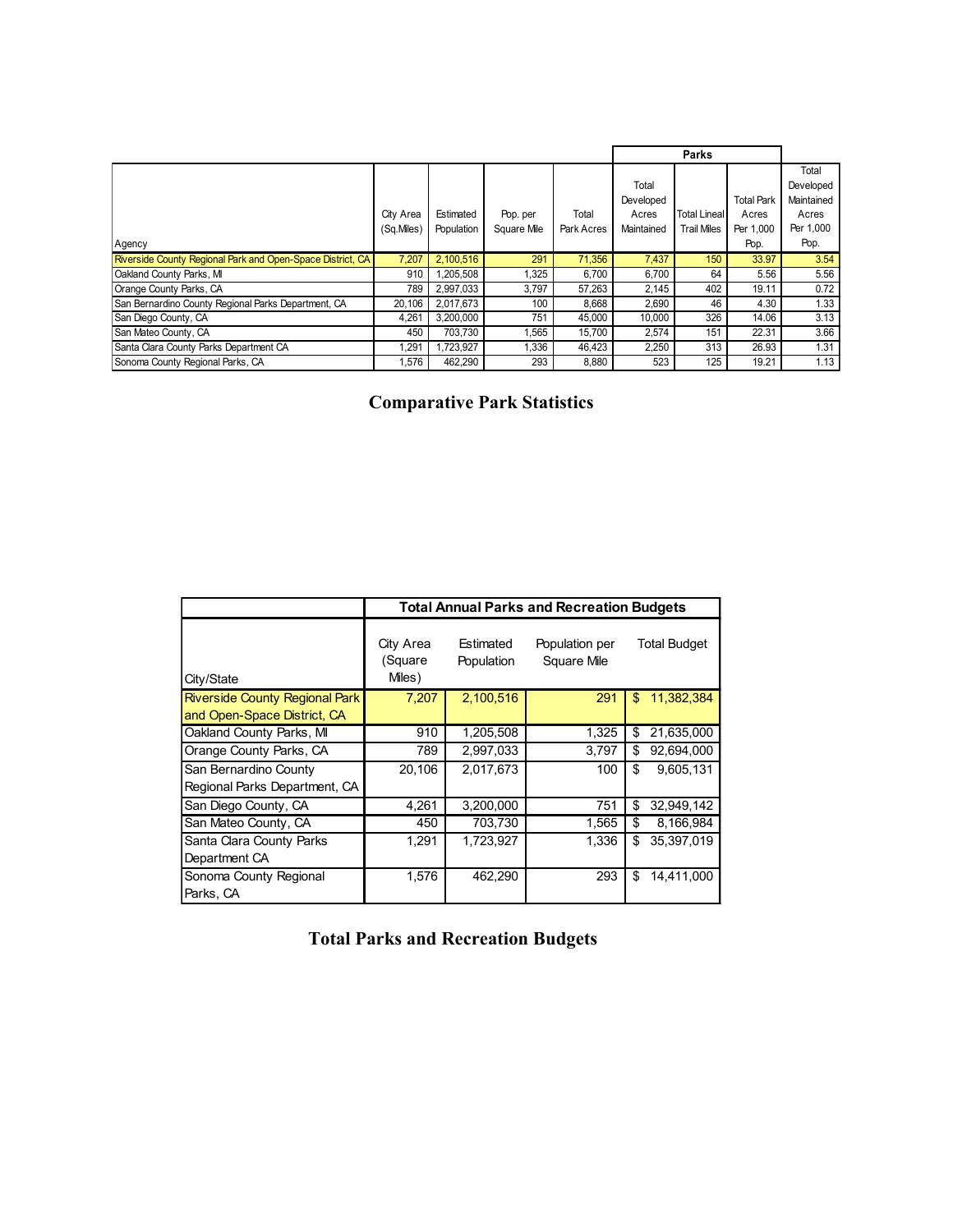

#### **Annual Maintenance Budgets Per Capita**



## **Percentage of Revenues from Earned Income and Non-General Fund**